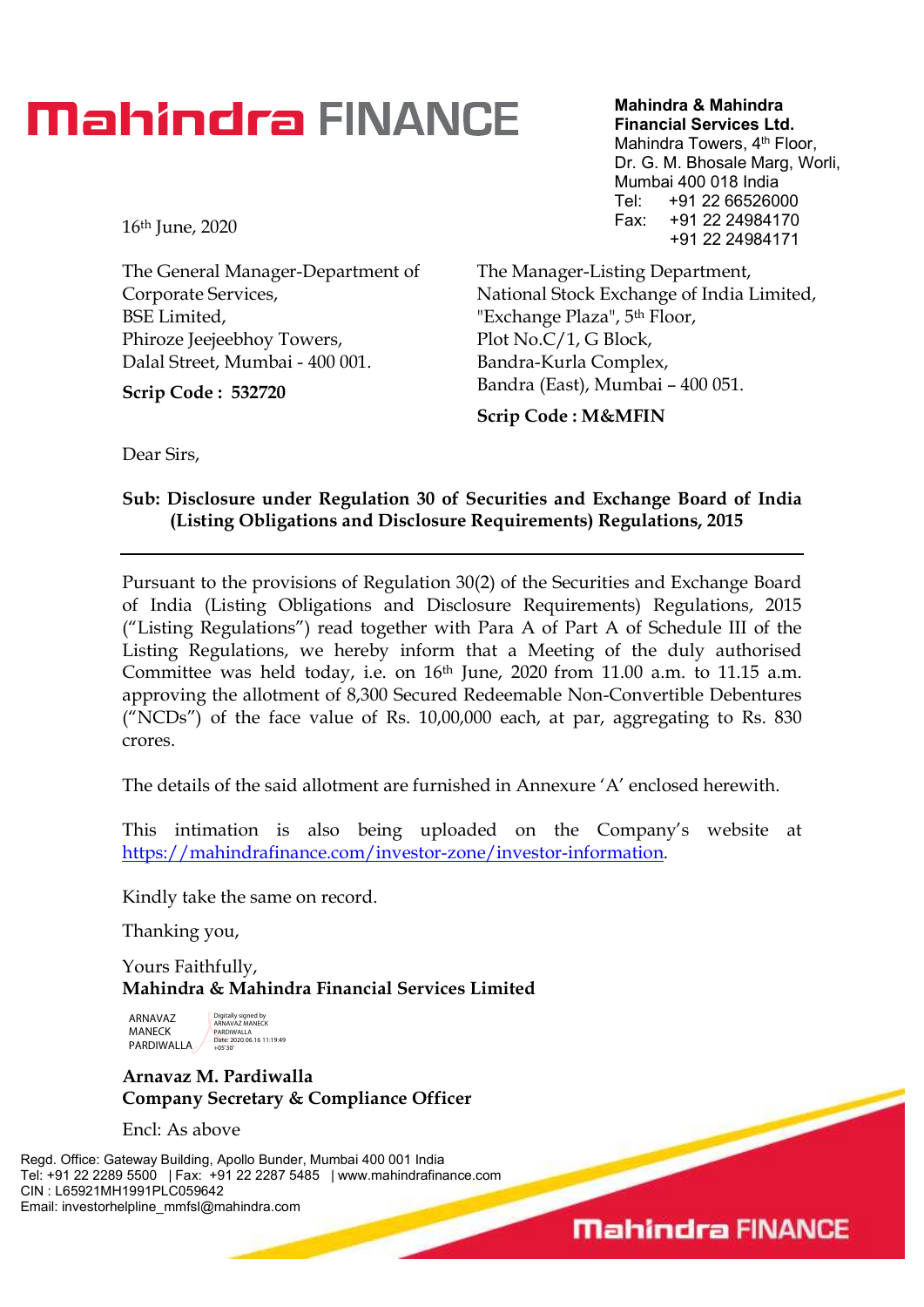## **Mahindra FINANCE**

#### Annexure 'A'

| <b>Issuance of Debt Securities</b> |                                                                                                       |  |                                                                                                                                                                                                                                                                                                                                                                                         |  |  |  |
|------------------------------------|-------------------------------------------------------------------------------------------------------|--|-----------------------------------------------------------------------------------------------------------------------------------------------------------------------------------------------------------------------------------------------------------------------------------------------------------------------------------------------------------------------------------------|--|--|--|
| Sr.                                | <b>Requirements of</b>                                                                                |  | <b>Details</b>                                                                                                                                                                                                                                                                                                                                                                          |  |  |  |
| No.                                | disclosure                                                                                            |  |                                                                                                                                                                                                                                                                                                                                                                                         |  |  |  |
| (i)                                | Size of the issue                                                                                     |  | Series AH2020 - Rs. 395 crores                                                                                                                                                                                                                                                                                                                                                          |  |  |  |
|                                    |                                                                                                       |  | Series AI2020 - Rs. 435 crores                                                                                                                                                                                                                                                                                                                                                          |  |  |  |
| (ii)                               | Whether proposed to be<br>listed?<br>If yes, name of the stock<br>exchange(s)                         |  | Yes<br>Wholesale Debt Market Segment of BSE Limited.                                                                                                                                                                                                                                                                                                                                    |  |  |  |
| (iii)                              | Tenure<br>$\sigma$<br>the<br>instrument                                                               |  | Series AH2020 - 2 years from the Deemed date of<br>allotment<br>Series AI2020 - 3 years from the Deemed date of<br>allotment                                                                                                                                                                                                                                                            |  |  |  |
|                                    | Deemed<br><sub>of</sub><br>date<br>allotment and                                                      |  | Series AH2020 - 16th June, 2020<br>Series AI2020 - 16th June, 2020                                                                                                                                                                                                                                                                                                                      |  |  |  |
|                                    | Date of maturity                                                                                      |  | Series AH2020 - 16th June, 2022<br>Series AI2020 - 16th June, 2023                                                                                                                                                                                                                                                                                                                      |  |  |  |
| (iv)                               | Coupon/interest<br>offered                                                                            |  | Series AH2020 - 6.95% p.a.<br>Series AI2020 - 7.25% p.a.                                                                                                                                                                                                                                                                                                                                |  |  |  |
|                                    | Schedule of payment of<br>Coupon/interest<br>and<br>principal                                         |  | Series AH2020 - Annually i.e. 16 <sup>th</sup> June, 2021 and on<br>maturity 16th June, 2022.<br>Series AI2020 - Annually i.e. 16 <sup>th</sup> June, 2021, 16 <sup>th</sup> June,<br>2022 and on maturity 16th June, 2023.                                                                                                                                                             |  |  |  |
| (v)                                | Charge/Security, if any,<br>created over the assets                                                   |  | Debentures are secured by way of paripassu charge in<br>terms of the Registered Debenture Trust Deed dated<br>24 <sup>th</sup> June, 2019 on Aurangabad Branch office along with<br>other Debenture holders and exclusive charge on<br>receivables<br>under<br>Purchase/Lease/Loan<br>Hire<br>contracts, owned Assets and Book debts to the extent of<br>100% of Debenture outstanding. |  |  |  |
| (vi)                               | Special rights/interest/<br>privileges attached<br>to<br>instruments<br>the<br>and<br>changes thereof |  | Nil                                                                                                                                                                                                                                                                                                                                                                                     |  |  |  |